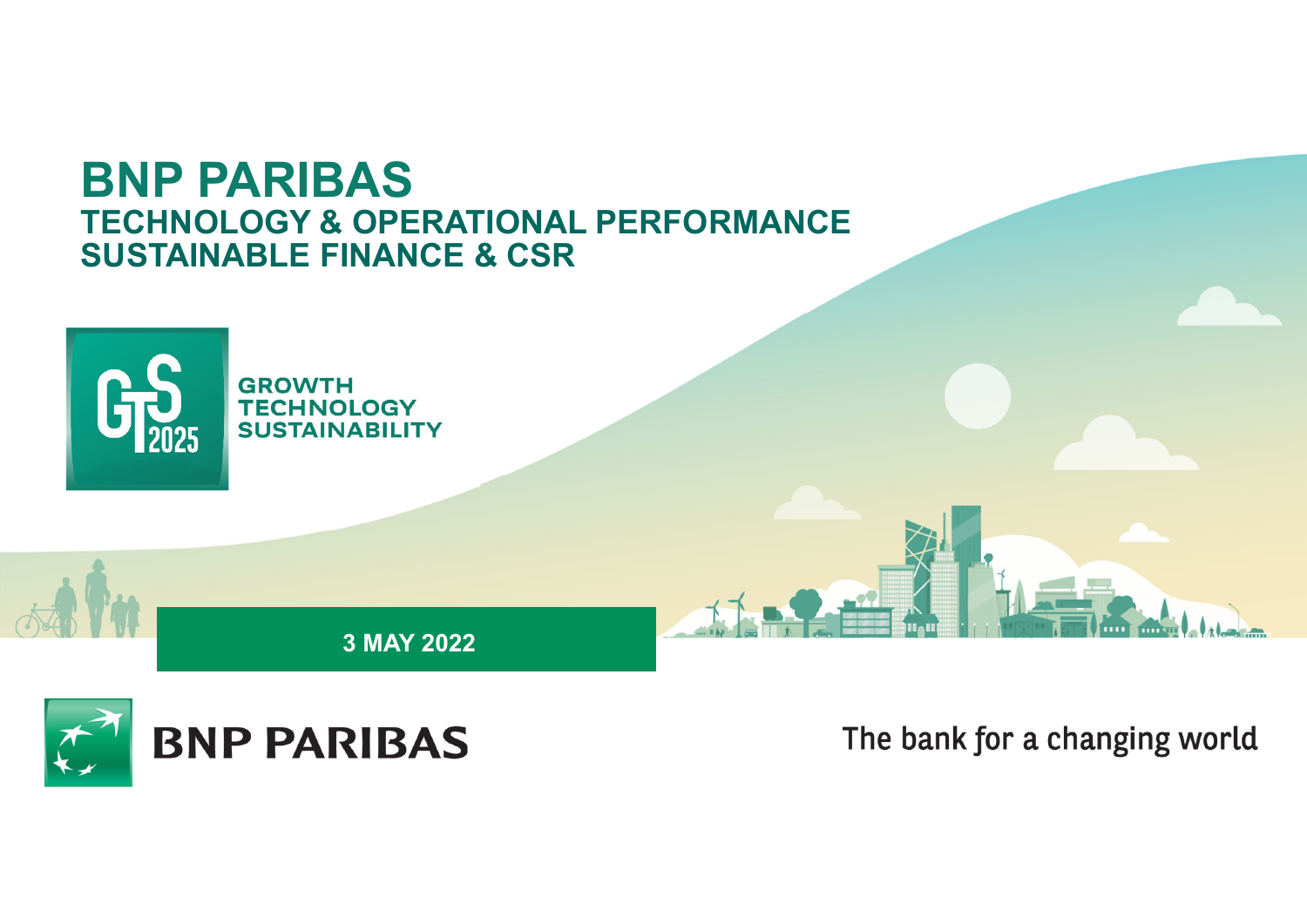## BNP Paribas – 2025 Strategic plan

### **OUR STRATEGIC AMBITIONS FOR 2025**



**DEVELOPMENT OF EMPLOYEE POTENTIAL AND ENGAGEMENT**



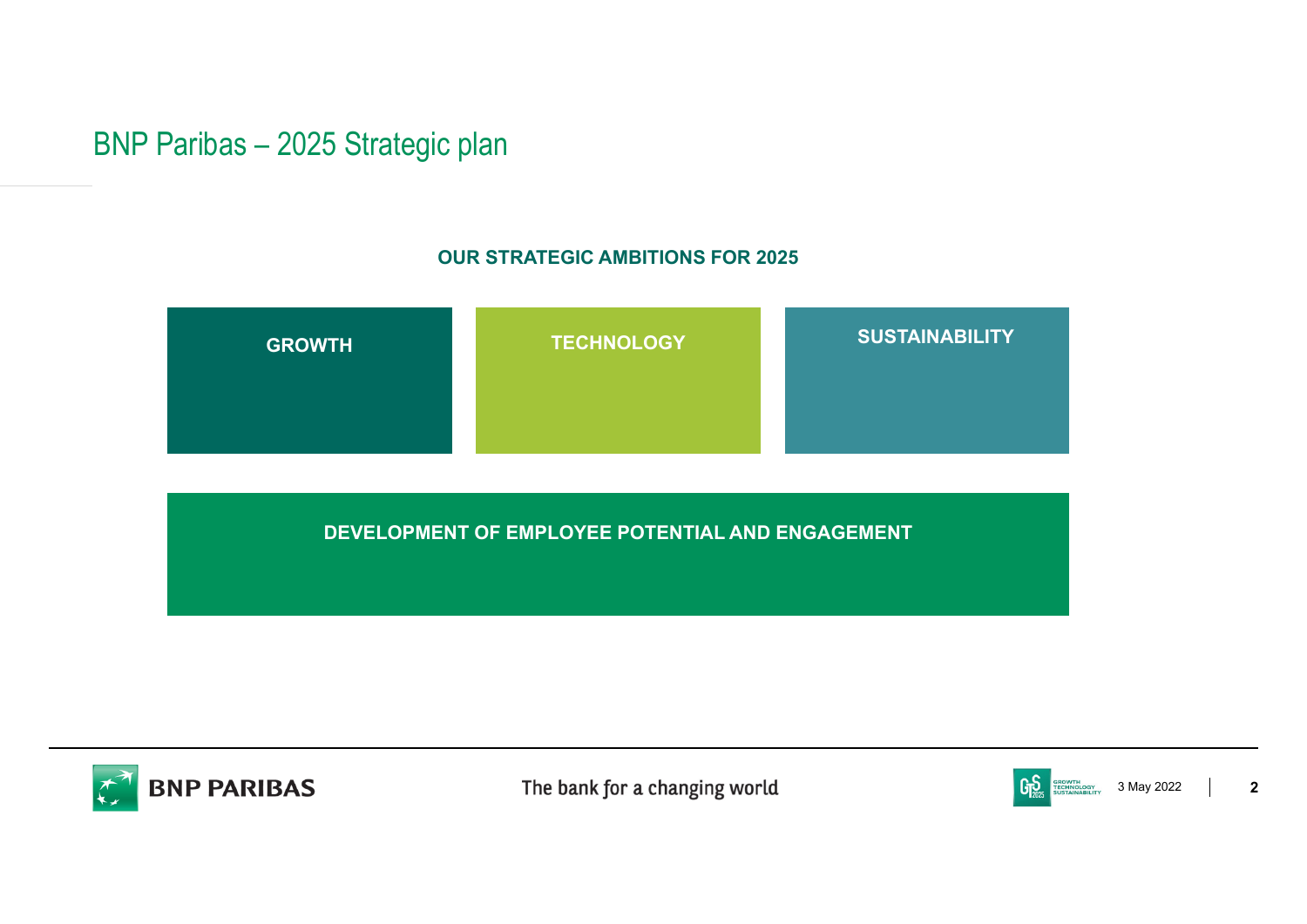BNP Paribas – 2025 Strategic plan

**TECHNOLOGY & OPERATIONAL PERFORMANCE**



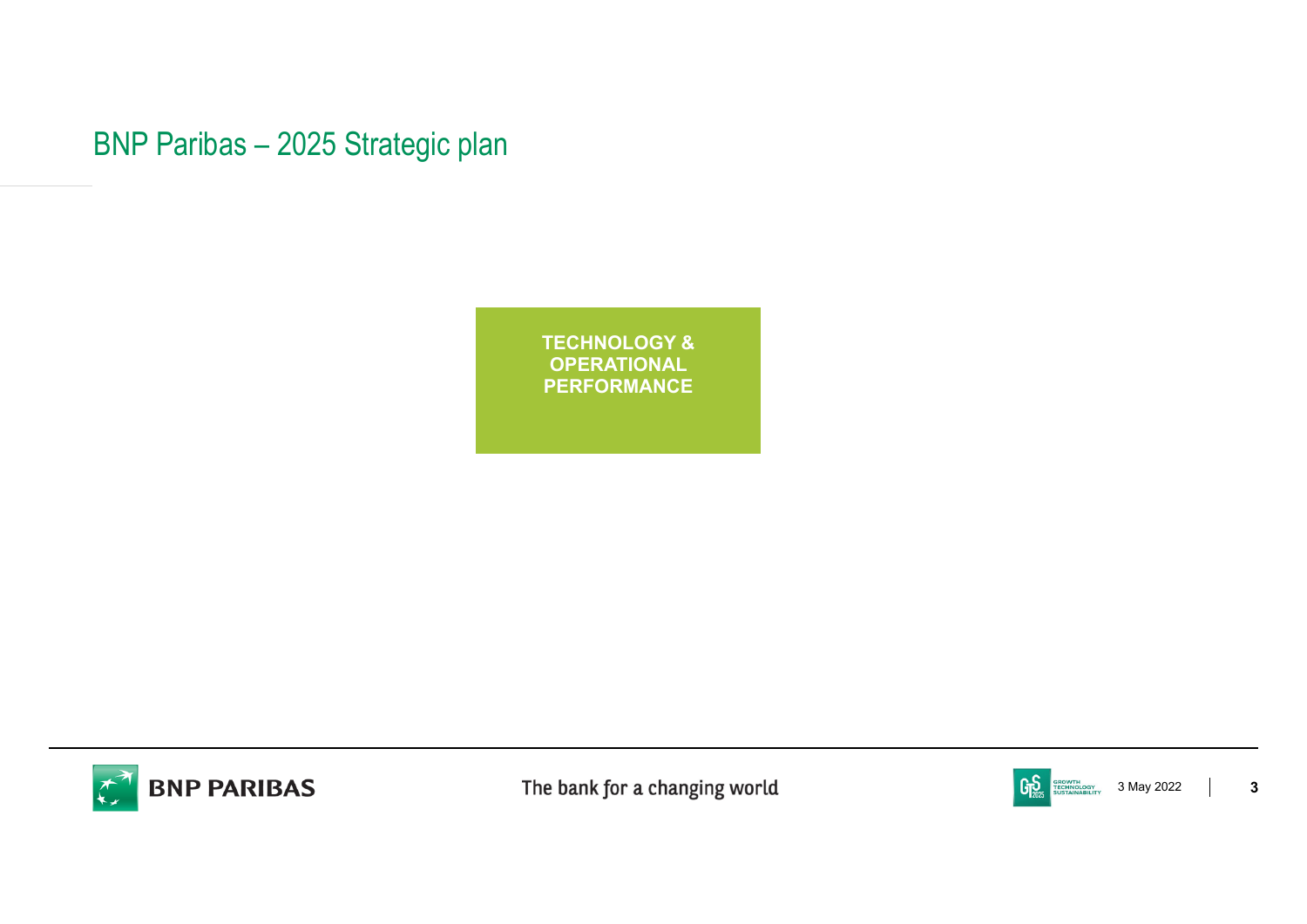# 2016-2021: Enhanced Operational Performance and continuous upgrade of the IT set-up

### **Increased Operational efficiency and enhanced client & employee experience Extensive digitalisation of client interactions** x2 at CIB1, leading positions on electronic platforms x3 at CPBS<sup>2</sup>, >260m monthly connections to the mobile apps<sup>3</sup>  $\bullet$  **Adaptation of the set up to new usage & ways of working 8%56%70%2016 2019 2021** *Increase in flex office positions in the Greater Paris area*

**EfficienciesGradual deployment of smart sourcing along with a Make/Buy/Share strategy**

18,300 FTEs in Shared Service centers at the end 20214

### **Steady growth of robotics & incremental development of Artificial Intelligence use cases**

> 400 significant use cases in production in AI, firmly grounded in concrete dayto-day operations

### **Strengthened infrastructures & technological platforms**



1. Monthly connections to Centric between 2016 and 2021; 2. Monthly connections on average in 4Q21 vs. 4Q17, scope: individual, small business & private banking customers of Commercial & Personal Banking (including digital 3. Monthly connection on overage in 1T22; scope: individual, small business & private banking customers of Commercial & Personal Banking (including digital banks), Nickel and Personal Finance; 4. Shared Service Centers (Po *5. Including contractors*



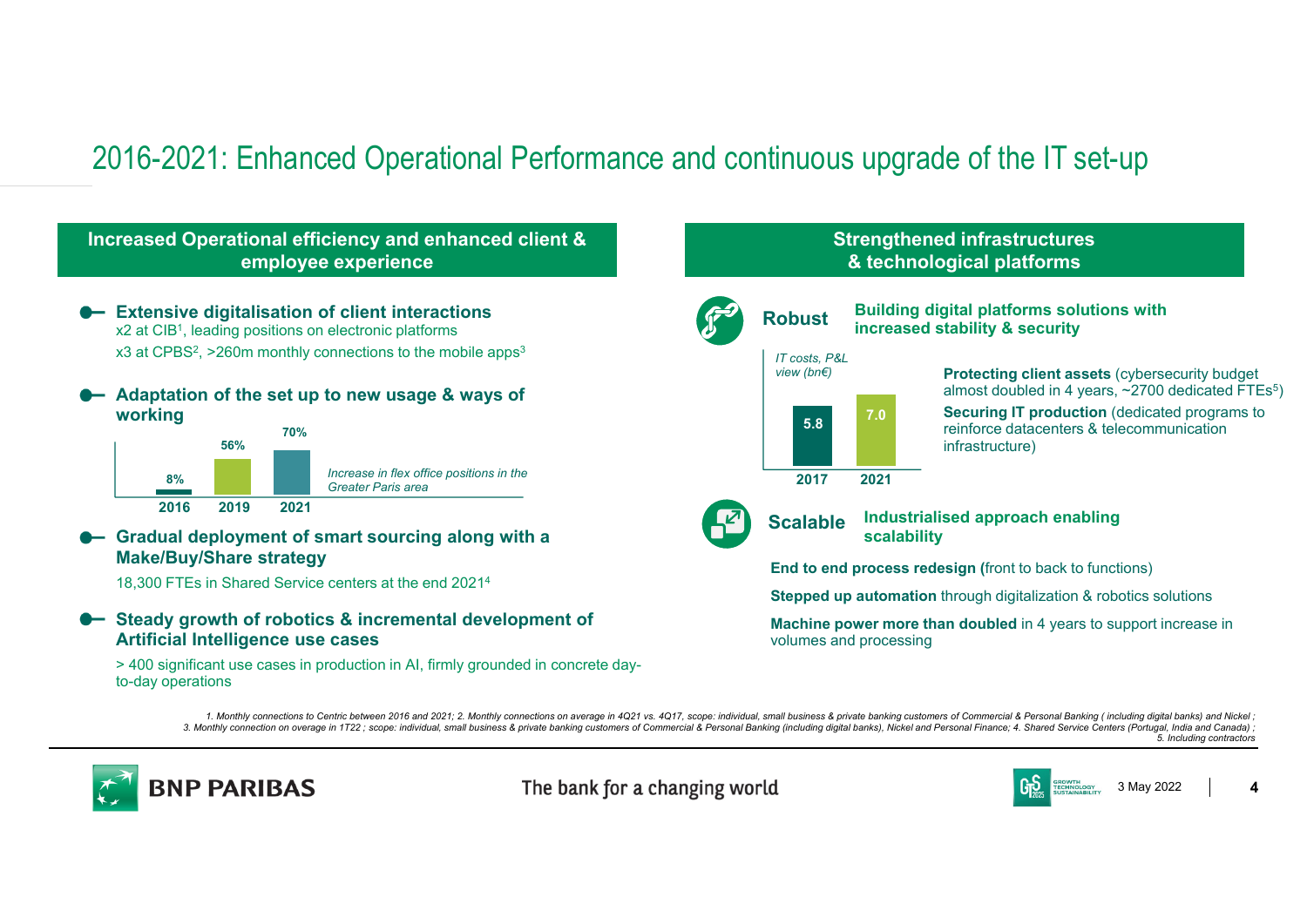# 2016-2021: Improved efficiency through technology and industrialisation



1. CAGR of 17-21 Revenues minus CAGR of 17-21 Operating Expenses; 2. 2. Booking in 1Q of almost the entire amount of taxes and contributions for the year, based on the application of IFRIC 21 "Taxes", including the estimat



The bank for a changing world



**5**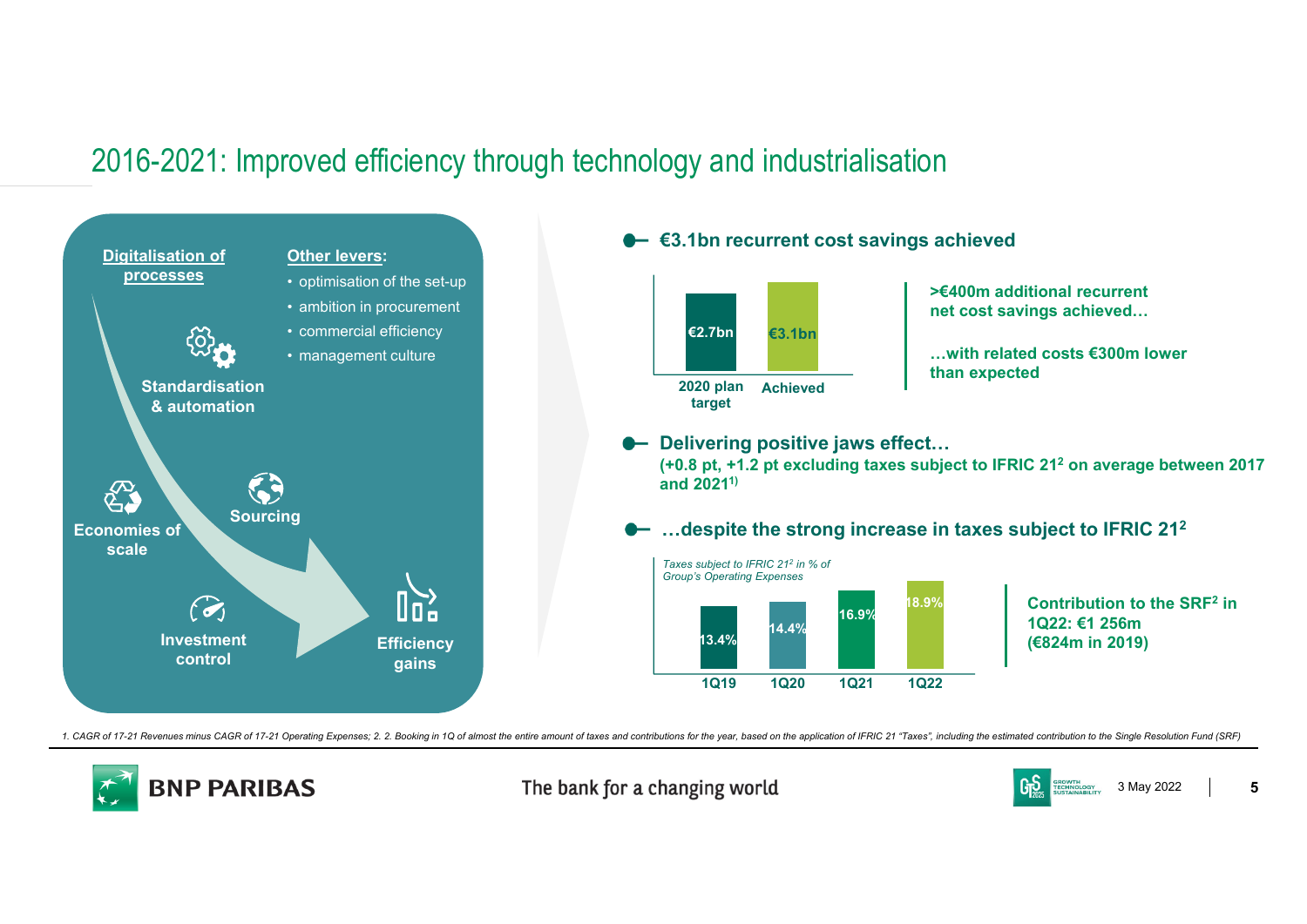# 2025 AmbitionsTechnology, Operational Performance & Cost Discipline, at the heart of the 2025 Strategic plan

**~0.5**

*(€bn)* 

**2022–2025 objective: Positive jaws effect every year in every division >+2pts on average1**

**Structural levers to further sustain businesses' growth at**   $\bullet$ **marginal cost & operational efficiency improvement**



**~€2bn recurrent costs savings** delivered progressively**, self-funded by businesses** with cost savings > related investments each year



**target**



**Additional decrease in cost in 2024 operating expenses with the completion** 



*1. CAGR of 21-25 Revenues minus CAGR of 21-25 Operating Expenses; 2. Single Resolution Fund* 



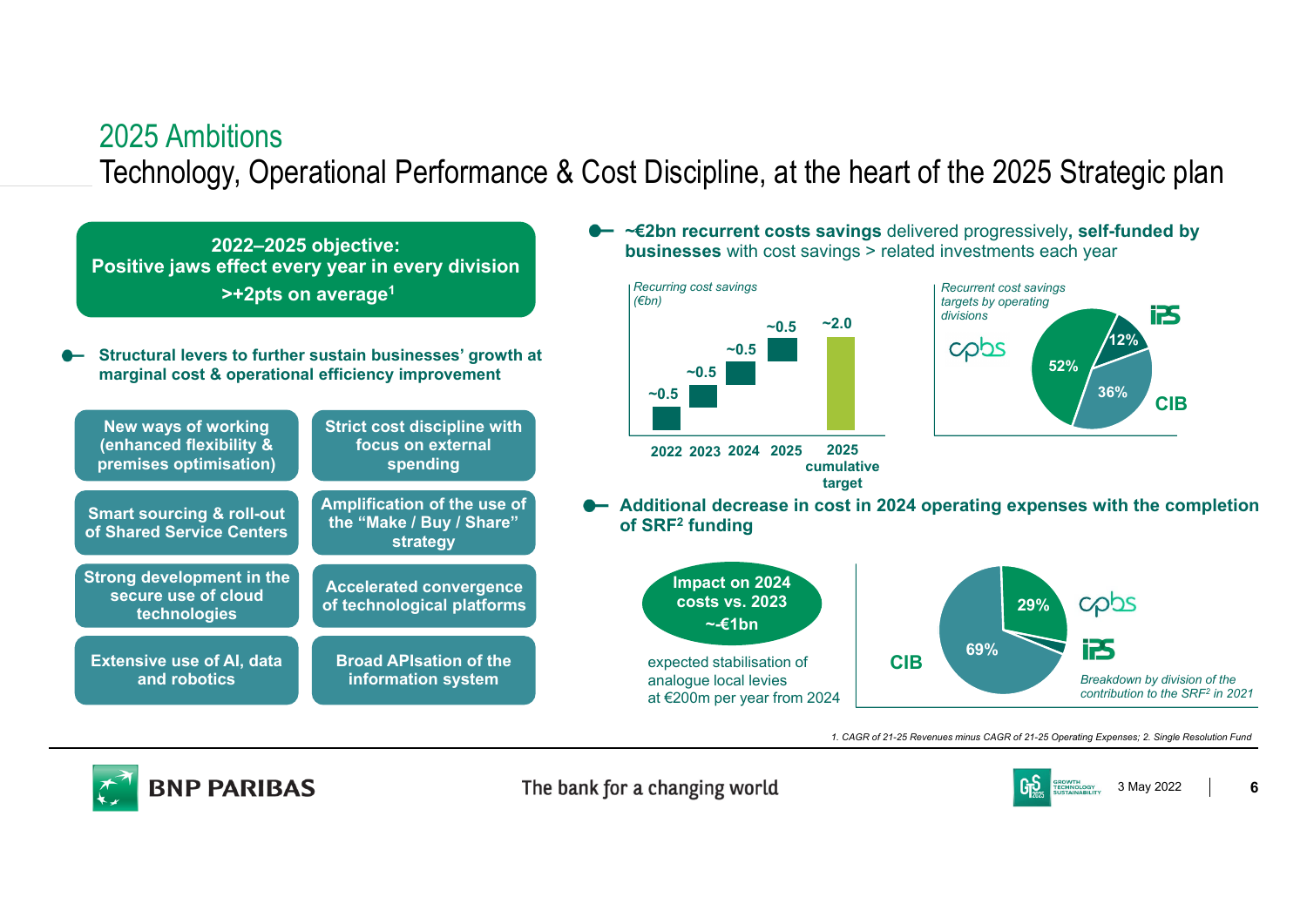# Optimisation & cost discipline at the heart of the 2025 plan





### **Pooled resources & platforms**

#### **Developing internal Shared Services Centers & technical platforms**

#### **Leveraging on internal platforms to better allocate resources (***Share* **pillar vs** *Buy* **pillar):**

- Development of the internal specialized Shared Services Centers strategy
- (ex. Pooled KYC2 treatments, IT developments, etc.)
- **Target 2025:** increased resources in the main Shared Services Centers by +25% (+5000 FTEs)

#### **Further developing pooled technical platforms (***Make* **+** *Share* **pillars):**

### **With external partners (e.g. cross-banks)**

- **ATM** pooled projects **examples**
	- (France, Belgium, Luxembourg)
- Outsourcing of CPB<sup>3'</sup>s back office securities activities in France

#### **Across the Group**

- One Factor
- One IT for cash management
- $\frac{6}{6}$  = One Factor<br>  $\frac{6}{6}$  = One IT for cas<br>  $\frac{8}{6}$  = ESG<sup>4</sup> platform

*1. Mutualisation ratio: number of desks / number of residents ; 2. Know Your Customer ; 3. Commercial & Personal Banking ; 4. Environmental, Social and Governance* 



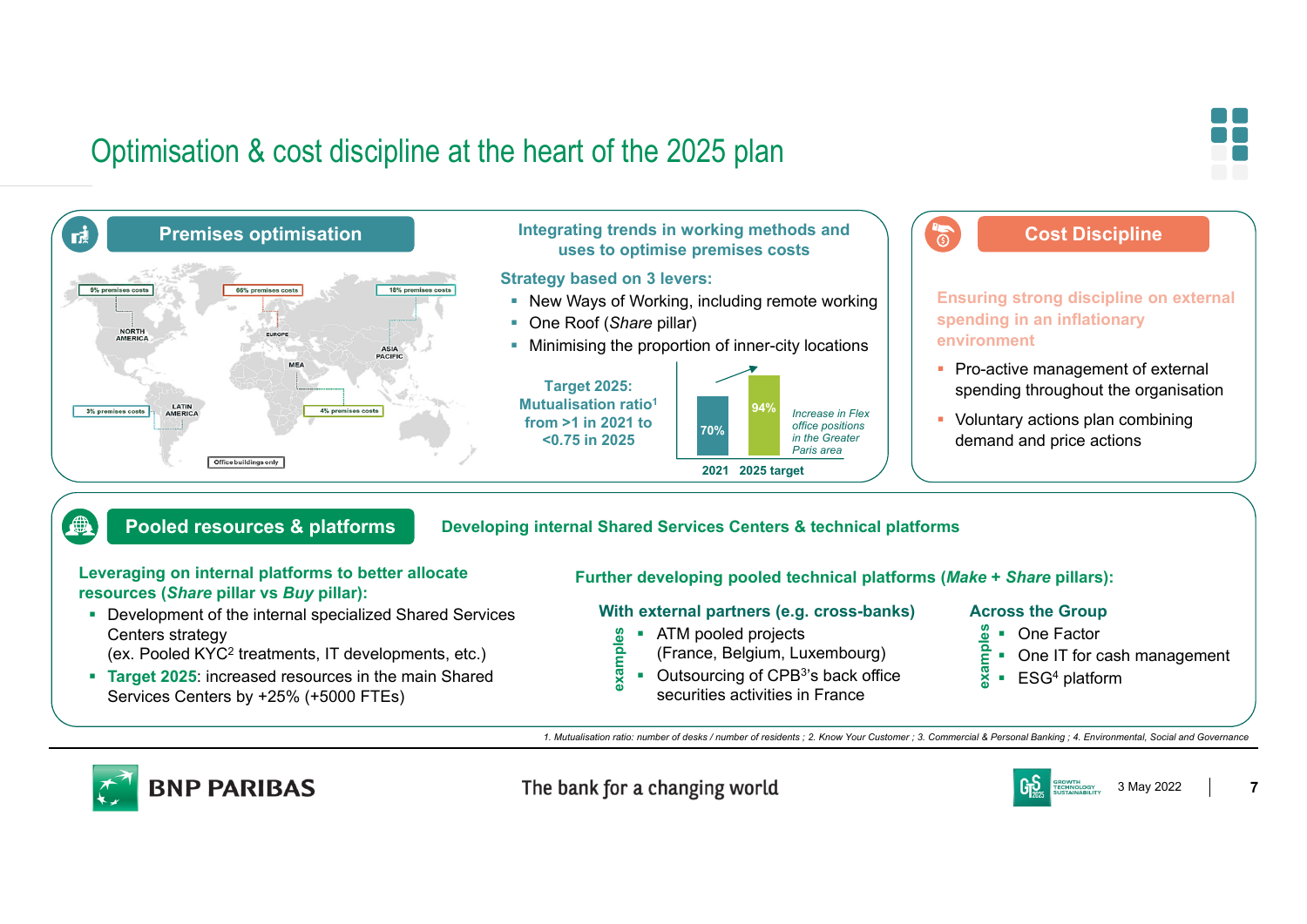# Continuous investment to support operational performance, innovation & growth



the acquisition of knowledge (quantum computing, Metaverses, etc.)



**Cybersecurity:** ensure digital trust through a robust and industrial cyber plan, centered around technological, human and innovation pillars



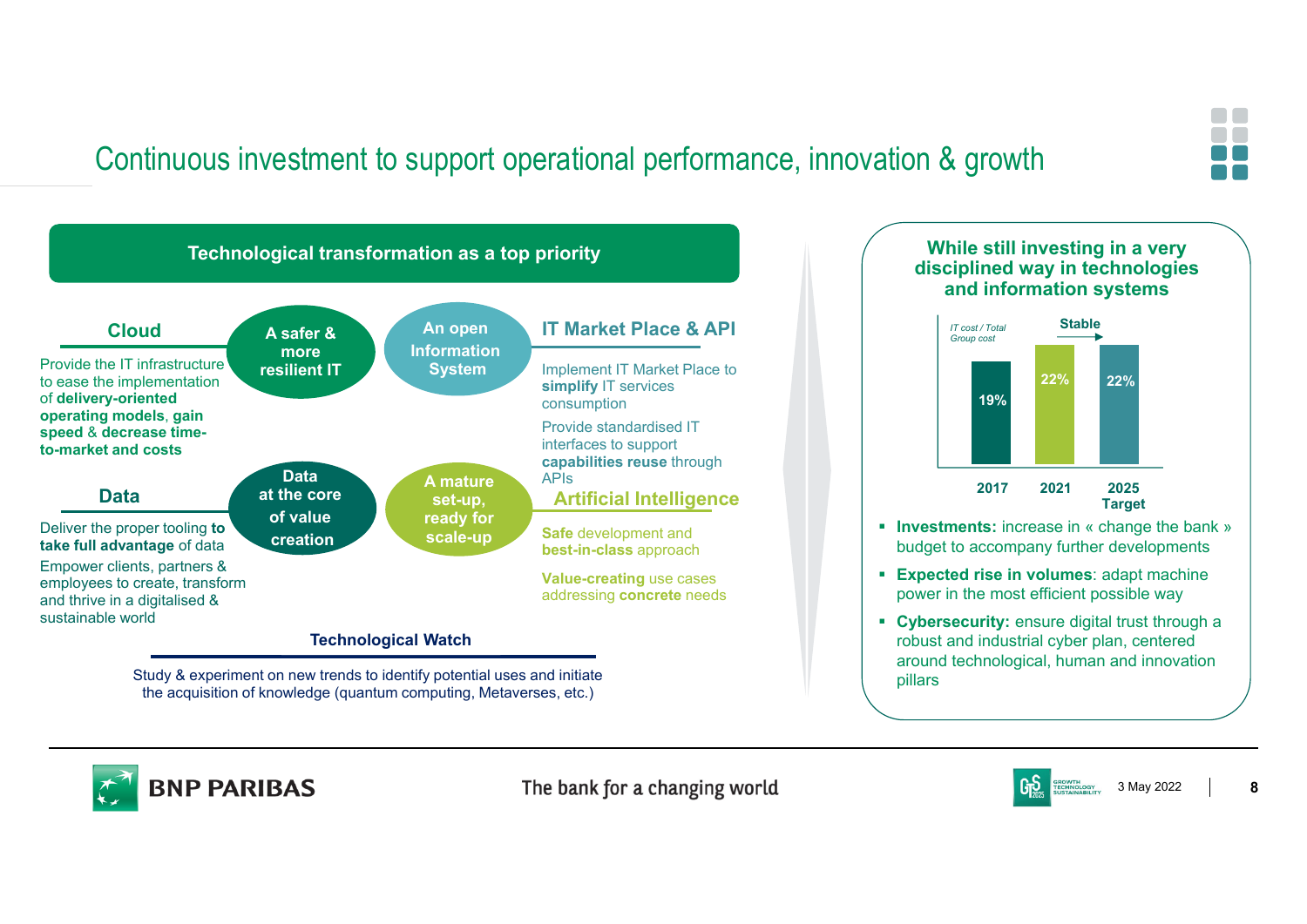# Cloud Strategy

**2019**

**BNP PARIBAS** 

**July 2020**

**Dedicated cloud baseline** 

**Programme launch**

**2018**

**Hybridisation strategy &** 

Improving delivery & production capabilities with new services while keeping a very high level of security on applications & data

**A cloud strategy enforcing the fostering of Hybrid cloud(s), innovation acceleration & IT risks control cloud policy Go-livecloud Americasdedicated cloudcloud APACGo-live**

**July 2021 Q1 22**

**Dedicated cloud services** 

**Virtual dedicated** 

**A focus on the dedicated cloud as best of both worlds: the benefits of a public cloud with the security standards of a private cloud**

**Q2 22**

**2023**

**2023**

**Multi cloud future**

**Virtual dedicated** 

**1st SaaS on the** 



The bank for a changing world



**2025: > 40% of the Information System into the Dedicated Cloud(s)**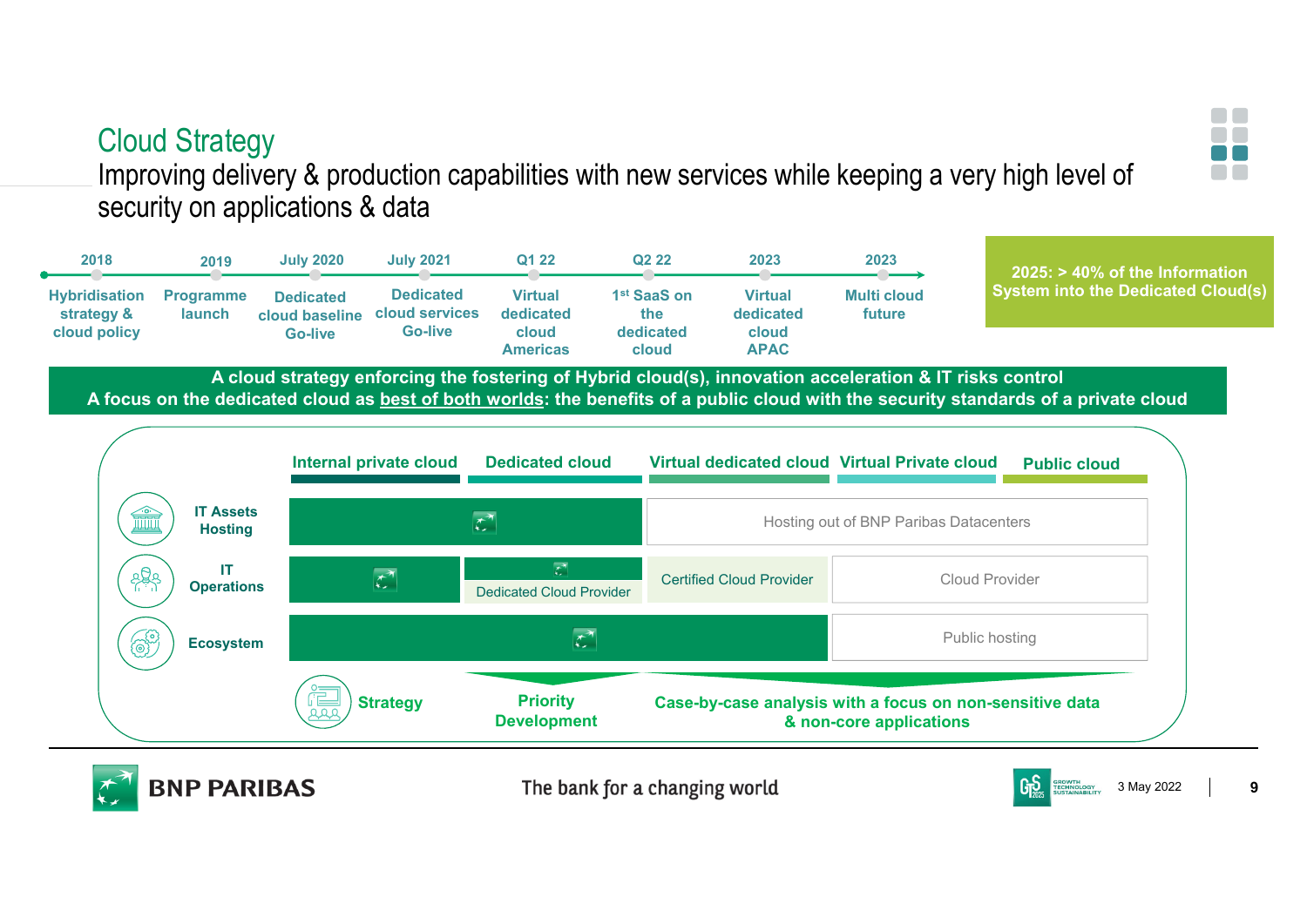# An open Information System



### **APIs & internal IT Market Place to further improve time to market & reuse of proven efficient solutions**





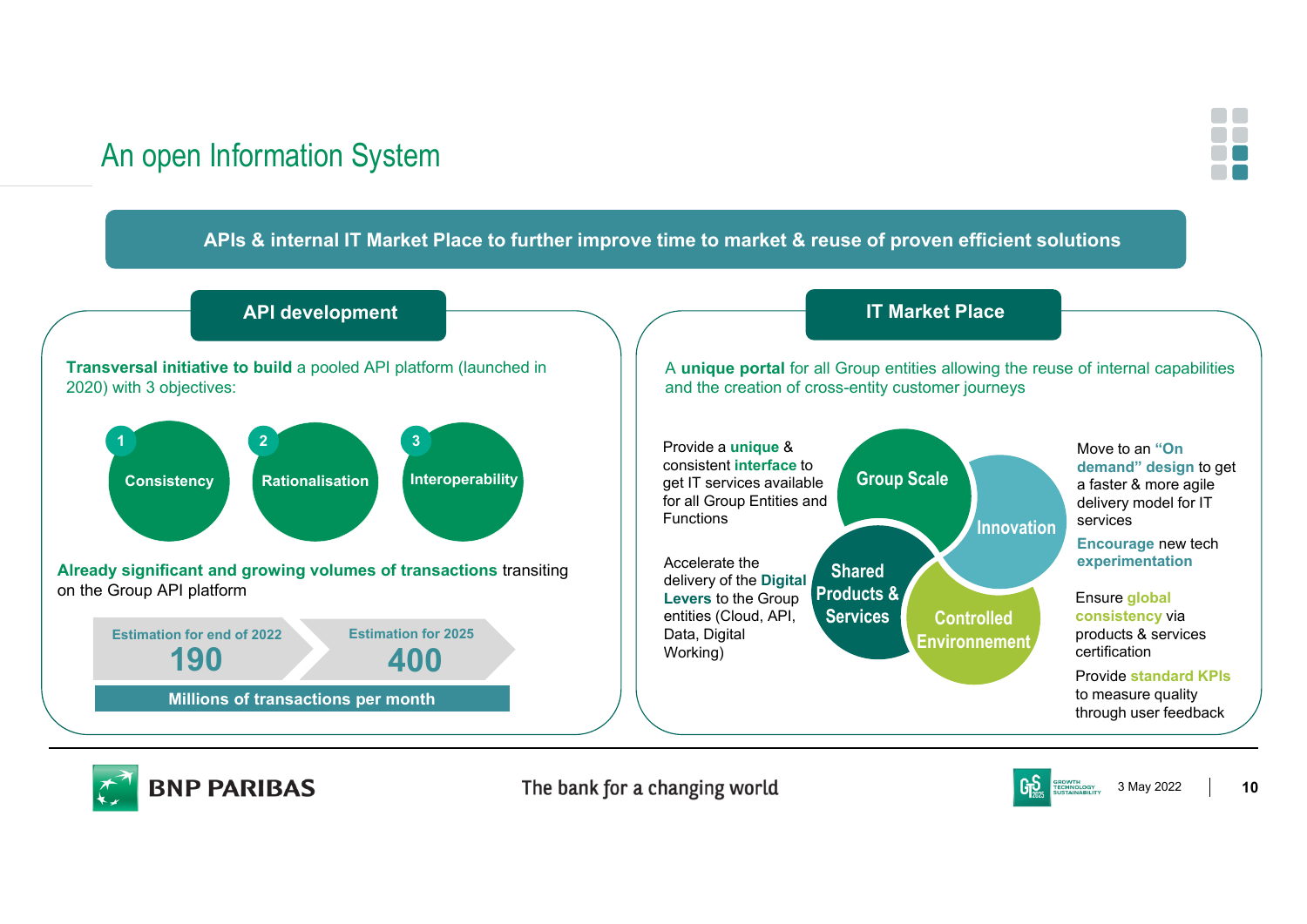### Data & AI at the core of our business strategy: a mature set-up, ready for scale-up Empowering clients, partners & employees to create, transform and thrive in a digitalised & sustainable world





#### **Data & AI1 at the core of the "BNP Paribas as a platform" strategy**

- Offer simple, personalised & value-creative user experiences, based on 360° client view
- Pooling of AI assets in the Group IT Market Place

#### **ESG2 data supply chain at the heart of BNP Paribas ambition**

- Provide businesses with curated best-of-breed data to build sustainable finance offerings
- Assess and assist our Clients & Partners with ESG2 proprietary insights to accelerate the transition

#### **Building greater technology, AI & data expertise**

- Growing top-tier expertise through investment in upskilling and focused hiring
- Empowering Data Scientists with common platforms to foster collaboration & industrialisation
- Actively shaping the workforce of the future & anticipating new skills

# **Strong ambitions Value-creating AI1 use cases addressing concrete needs**

#### **Use cases firmly grounded in concrete day-to-day operations, delivering immediate & significant efficiency gains**

- *Speech2text* to analyze & channel calls Automatic extraction of data from unstructured documents to streamline reports and prospectus analysis
- Optimisation of the profitability of direct marketing campaigns
- Optimisation of anti-fraud & AML3 processes



DiligenSE; BNPP Platform to apply rules and AI models to data in order to industrialise the decision-making processes (real-time, 24h/7d, model creation and accuracy evaluation, results explainable, enforceable and logged) ImpACT: common cloud-based platform providing a single access to ESG Data for our financing and investment activities (ESG Assessment, requiatory reporting, strategic alignment of our portfolios with the Paris Agreement, e Wedata: BNPP data management platform providing a way to find, understand & trust data thanks to dictionary, catalog, lineage, etc. and allowing collaboration between

*1. Artificial Intelligence; 2. Environmental, Social and Governance; 3. Anti-Money Laundering*



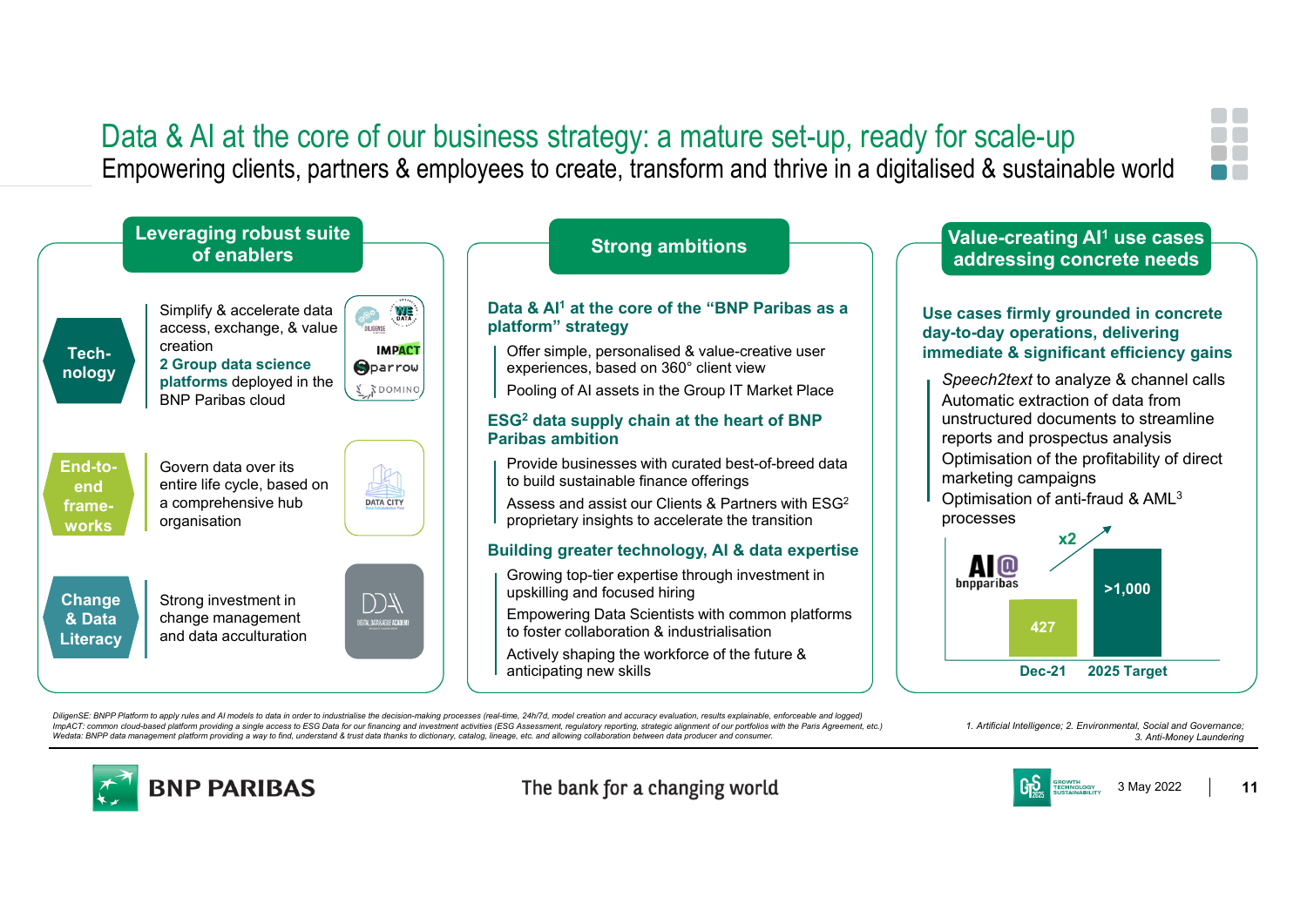# Preparing the future Active technological watch

**Active monitoring technological developments to identify and anticipate future trends**



### **Building competence centres and deploying IT solutions to support the adoption of new technologies**

Data science, Robotics, Digital assets & blockchain, leveraging on the renewed partnership with IBM



### **Leveraging on our bank-wide network focused on tech watch and innovation**360° view of new trends implying all actors

(Business Lines, Functions, IT) to foster integration of new technologies



**Studying new trends to identify potential use cases and initiate knowledge acquisition** Quantum Computing, Metaverses…



**Collaborating with academics/researchers and ensuring active participation in communities**



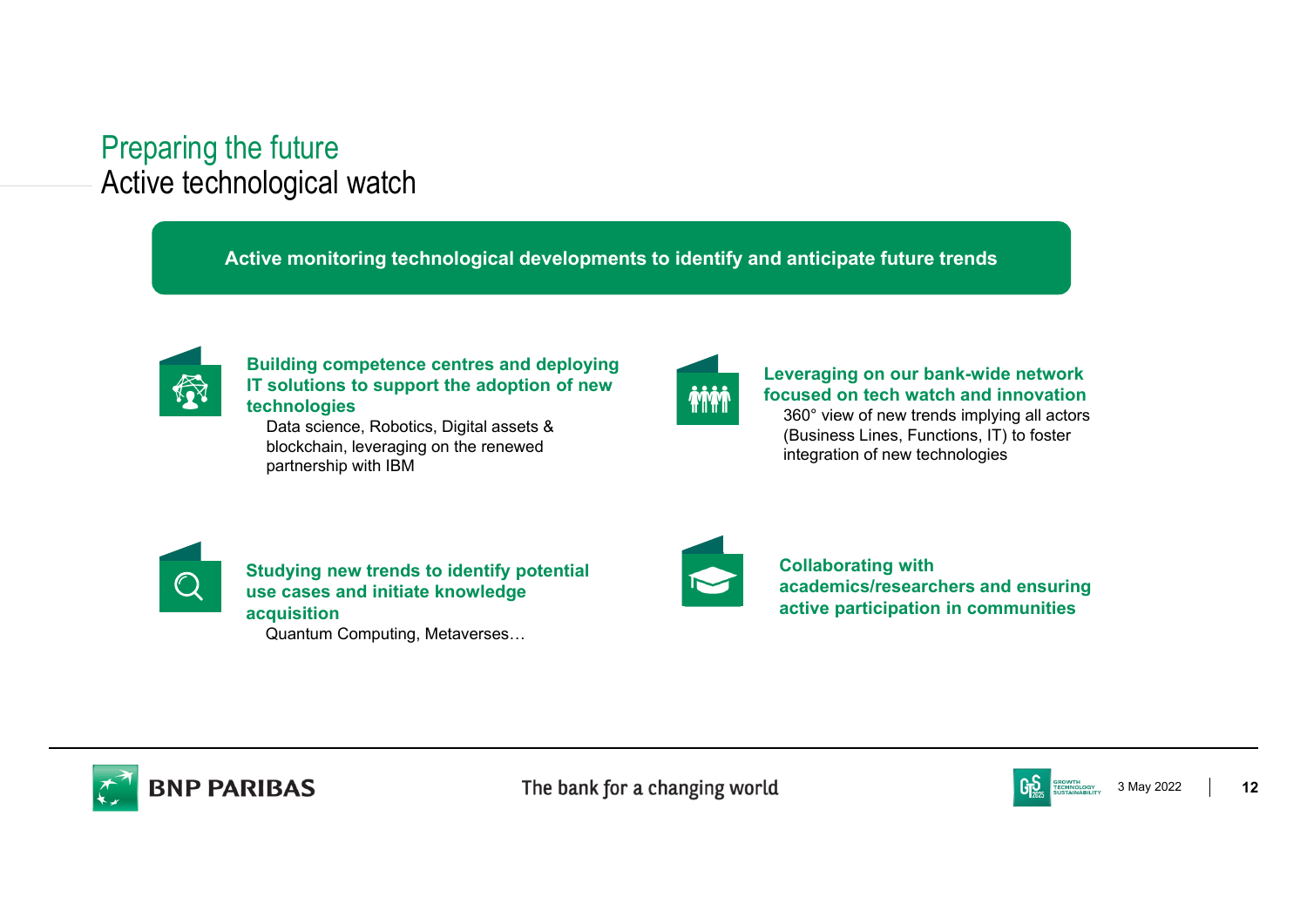# Preparing the future Fruitful collaborations & targeted investment strategy

**Partnerring in the Fintech-Insurtech start-ups at various stages of their development using complementary strategies**





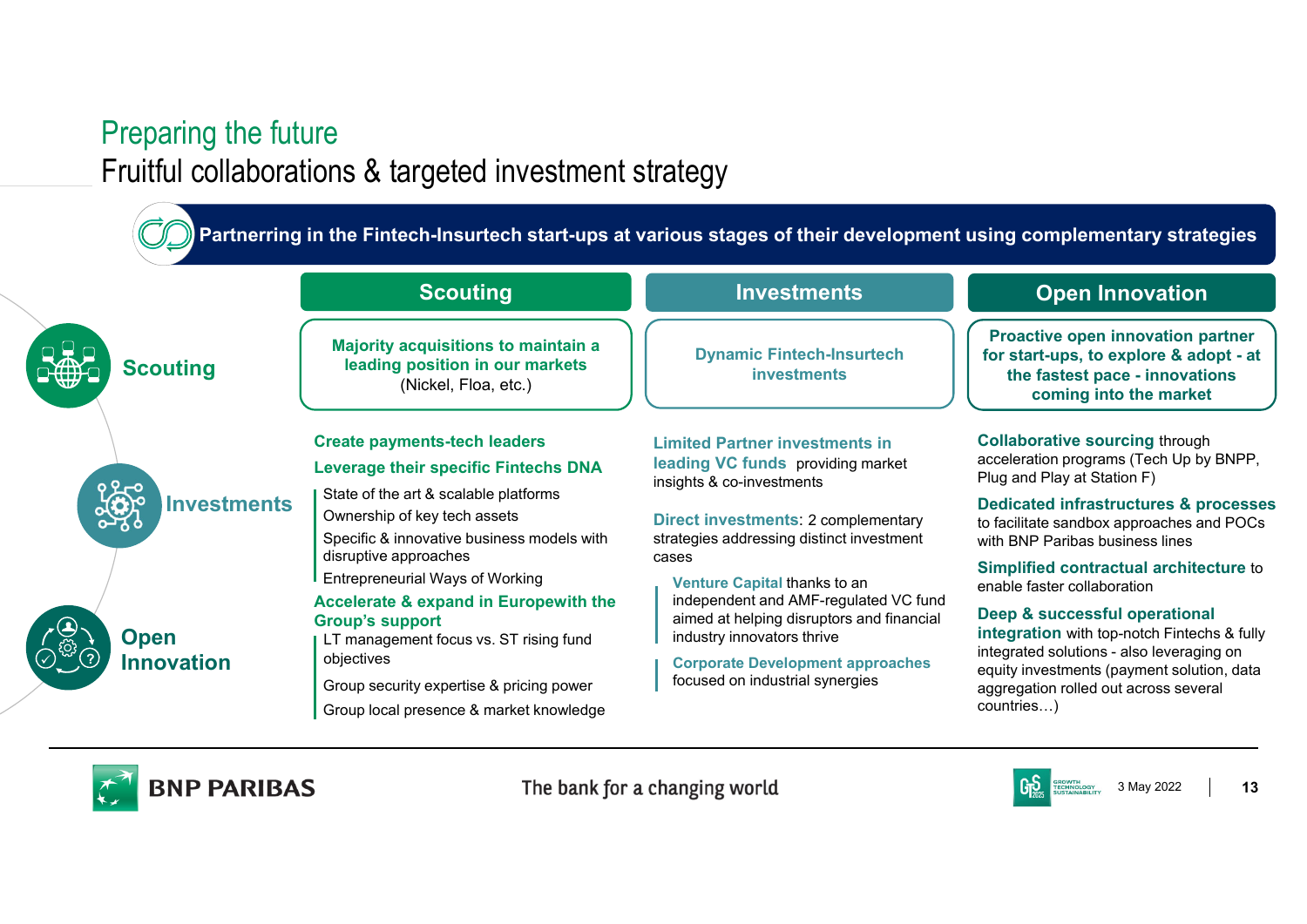**TECHNOLOGY SUSTAINABILITY**



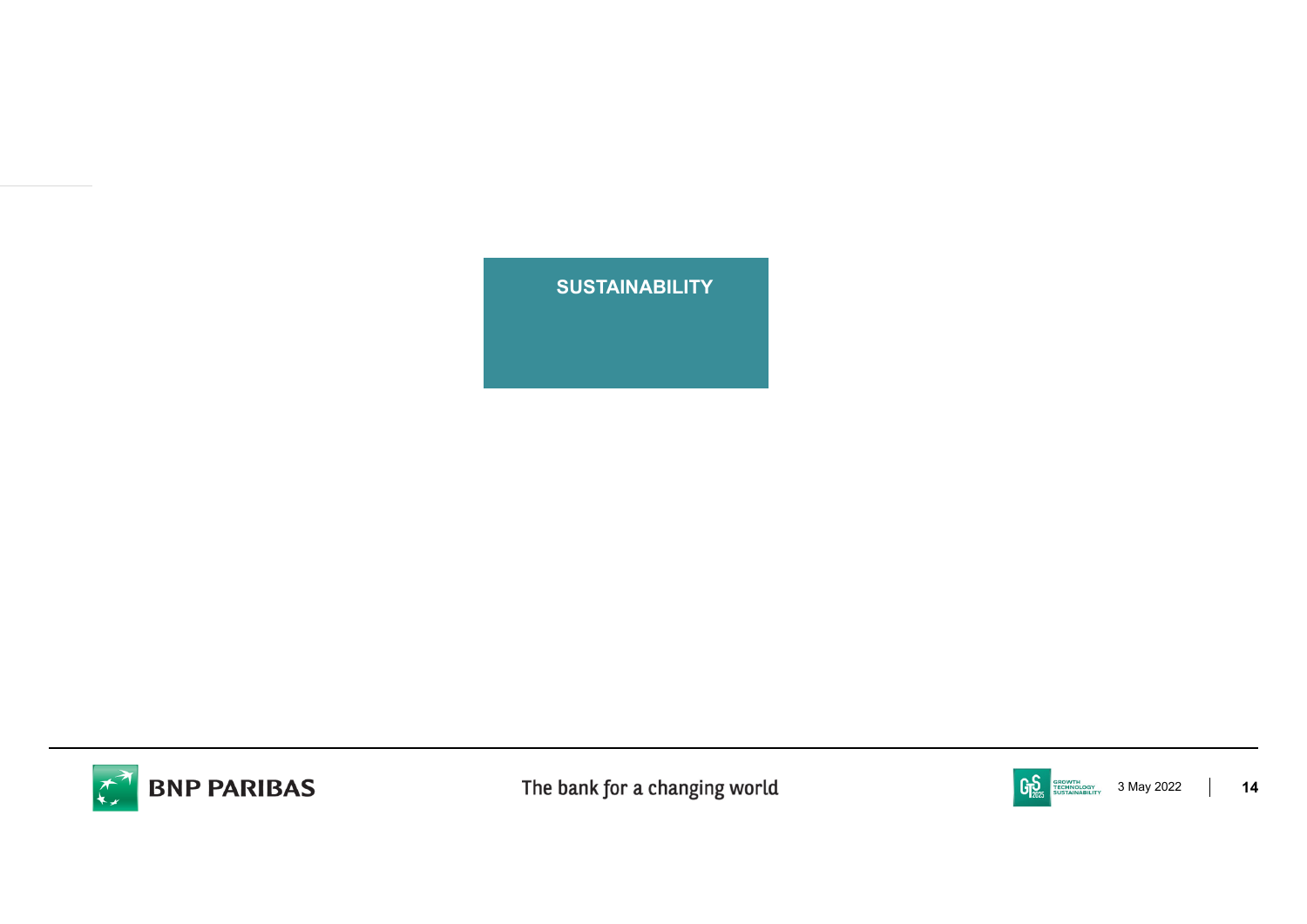# A long-standing commitment together with our clients with concrete actions A leading pioneer in Sustainable Finance



3. Exemptions to be granted to companies having the most credible transition plans towards net-zero by 2050 based on clear criteria; 4. Partnership for Carbon Accounting Financials; 5. As of end-2021; 6. European Impact Pr



The bank for a changing world

3 May 2022 **15**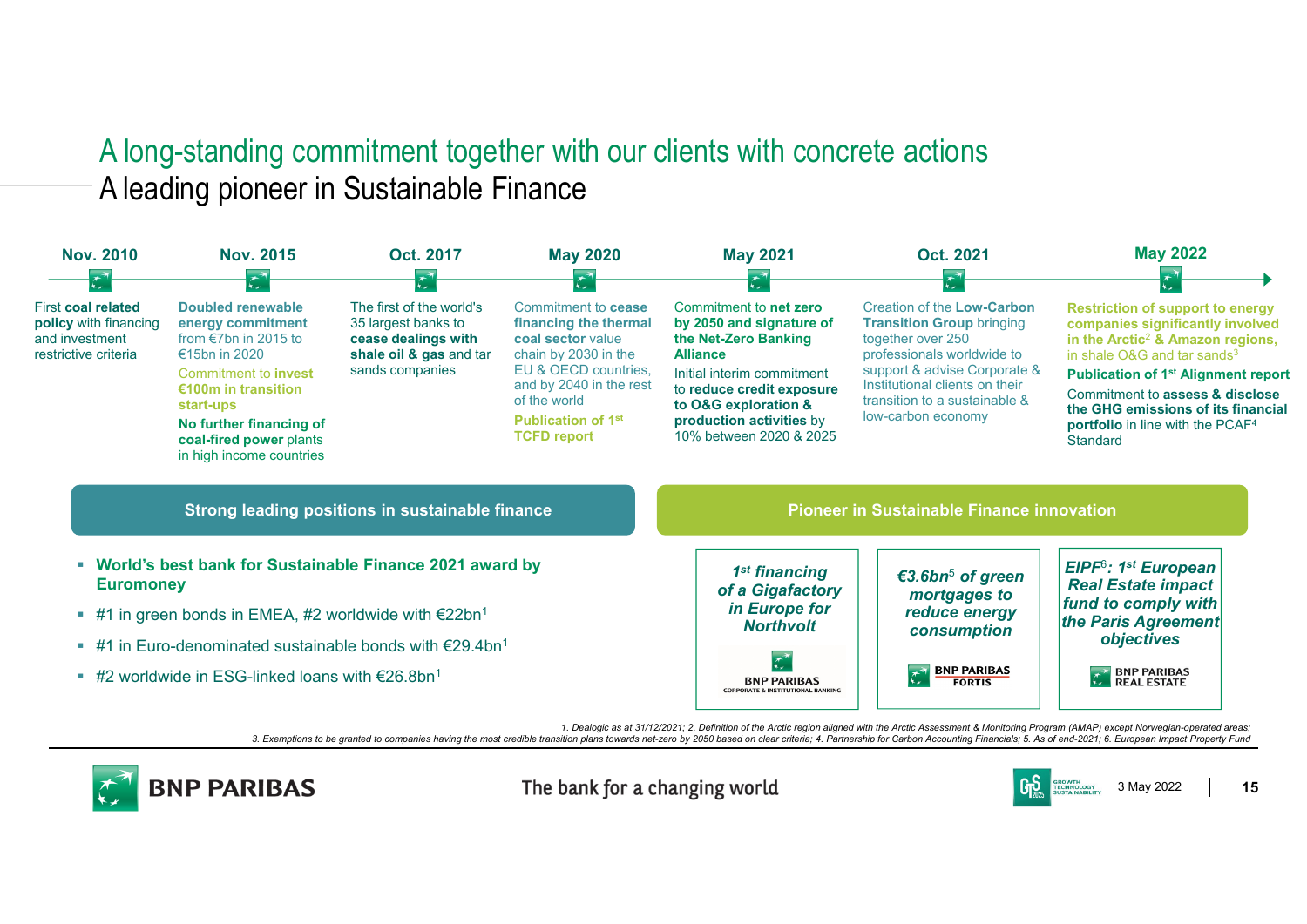### Supporting transitions

Engaging with clients to support them in the transition towards a sustainable economy



*1. Sustainable Development Goals; 2.2022-2025 cumulative amount of sustainable loans dedicated to environmental and social topics, originated by BNPP and granted to clients; 3. 2022-2025 cumulative amount of all types of sustainable bonds (total amount divided by the number of bookrunners); 4.BNP Paribas Asset Management open funds distributed in Europe classified SFDR Art 8 or 9*



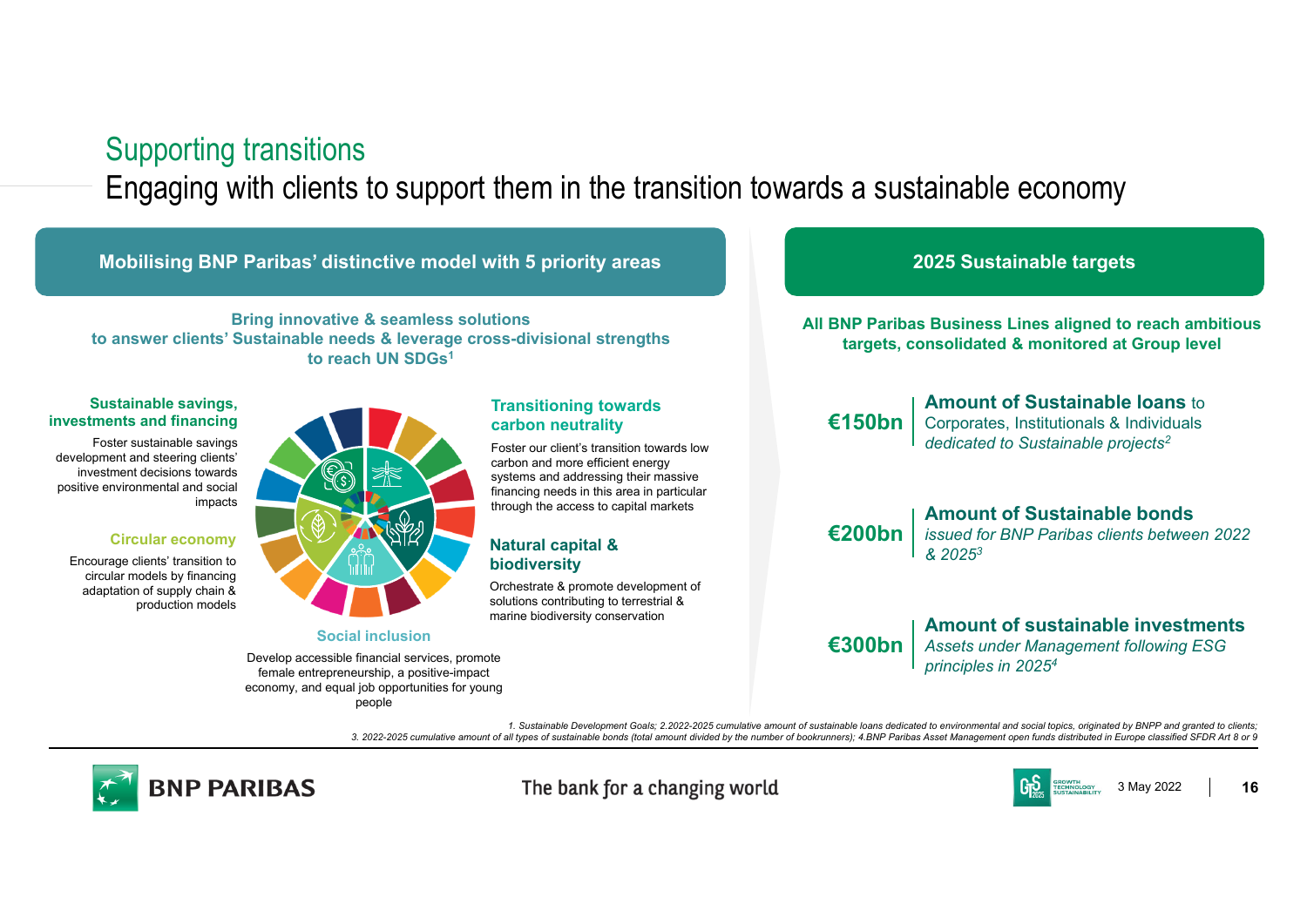# Sustainable Finance & ESG<sup>1</sup>: deployment at scale

3 strategic pillars to accelerate the implementation of Group's commitments



**Aligning our portfolios with our carbon neutrality commitment**

- **Trajectory for a reduction in CO<sub>2</sub> emissions corresponding to financing**  of the sectors with the highest levels of emissions (NZBA)
- **Aligning the objectives of Group's business lines** with shared objectives by sectors taking into account client transition
- **New commitments and publication of an alignment report** in 1H22
- **Publication of financed emissions**  (scope 3) in late 2022



**Engaging with clients to accompany them in the transition towards a sustainable & low-carbon economy**

- **Mobilisation of the integrated model and all business lines** in support of clients
- **Low Carbon Transition Group**, an organisation of 250 professionals dedicated to supporting clients in accelerating their transition
- **Pooling and promoting the Group's technical expertise** via NEST, the inhouse network of experts

**Strengthening our sustainability culture and expertise, steering tools, processes & set-ups**

- Sustainable finance training provided to each employee thanks to the **Sustainability Academy**
- **Accelerated industrialisation and strengthened governance** directly supervised by the CEO
- **Steering tools to support evolving needs** (of clients and regulators) and standards
- **Priorities that are deeply embedded in the specific objectives of each of Group's businesses**
- **ESG performance indicators determine part of the variable remuneration of Group's executive corporate officers and of more than 7,000 key employees**

*1. Environment, Social, Governance*



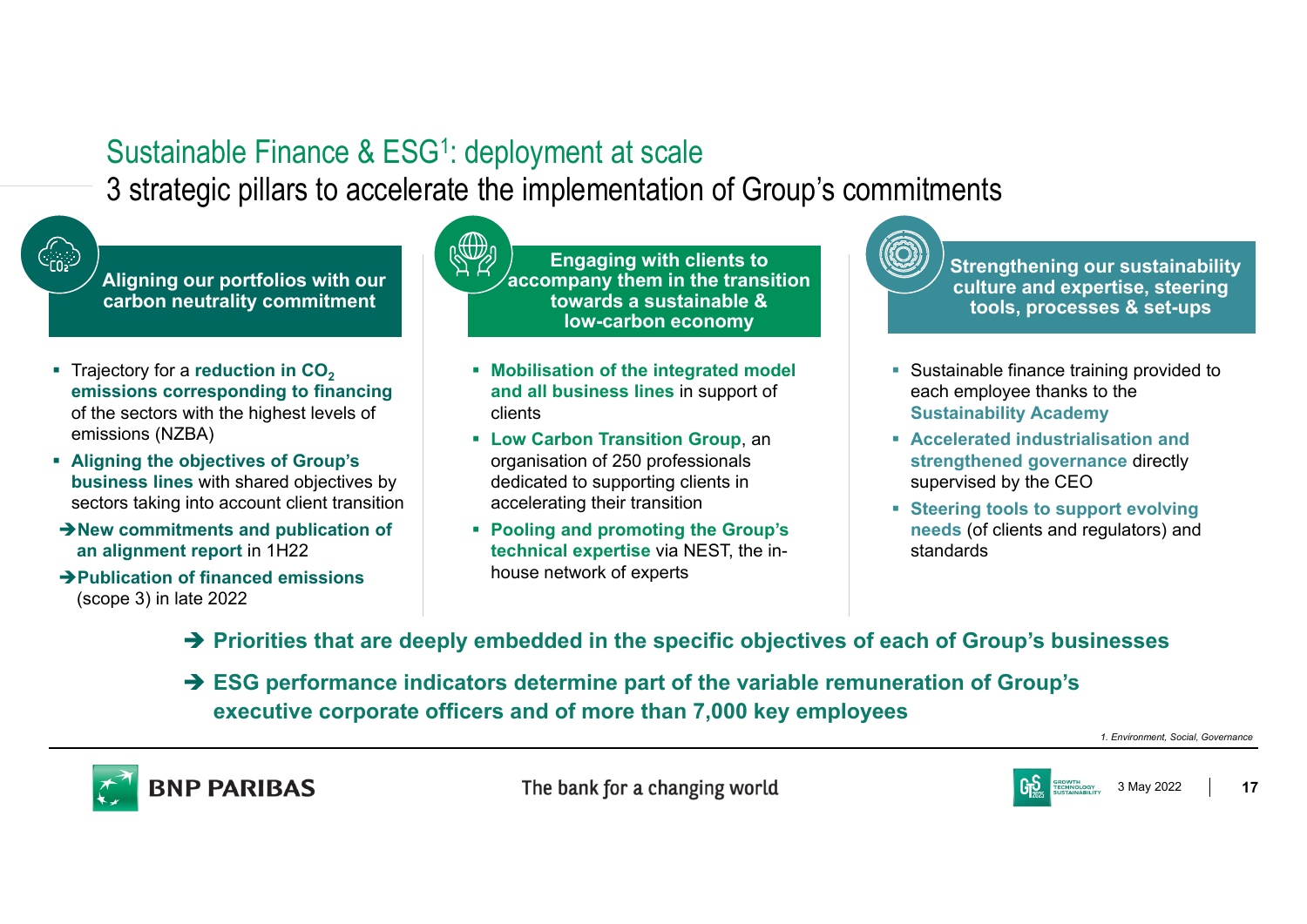Ambitious 2025 decarbonisation targets for Power, Oil & Gas and Automotive with a full range of solutions to accompany our clients in their transition towards carbon neutrality



1. Electrified Vehicles, including Battery Electrified Vehicles, Plug-In Hybrid Vehicles and Fuel-Cell Vehicles; 2. Green loans, green bonds, as well as all financings supporting low-carbon technologies, such as renewable



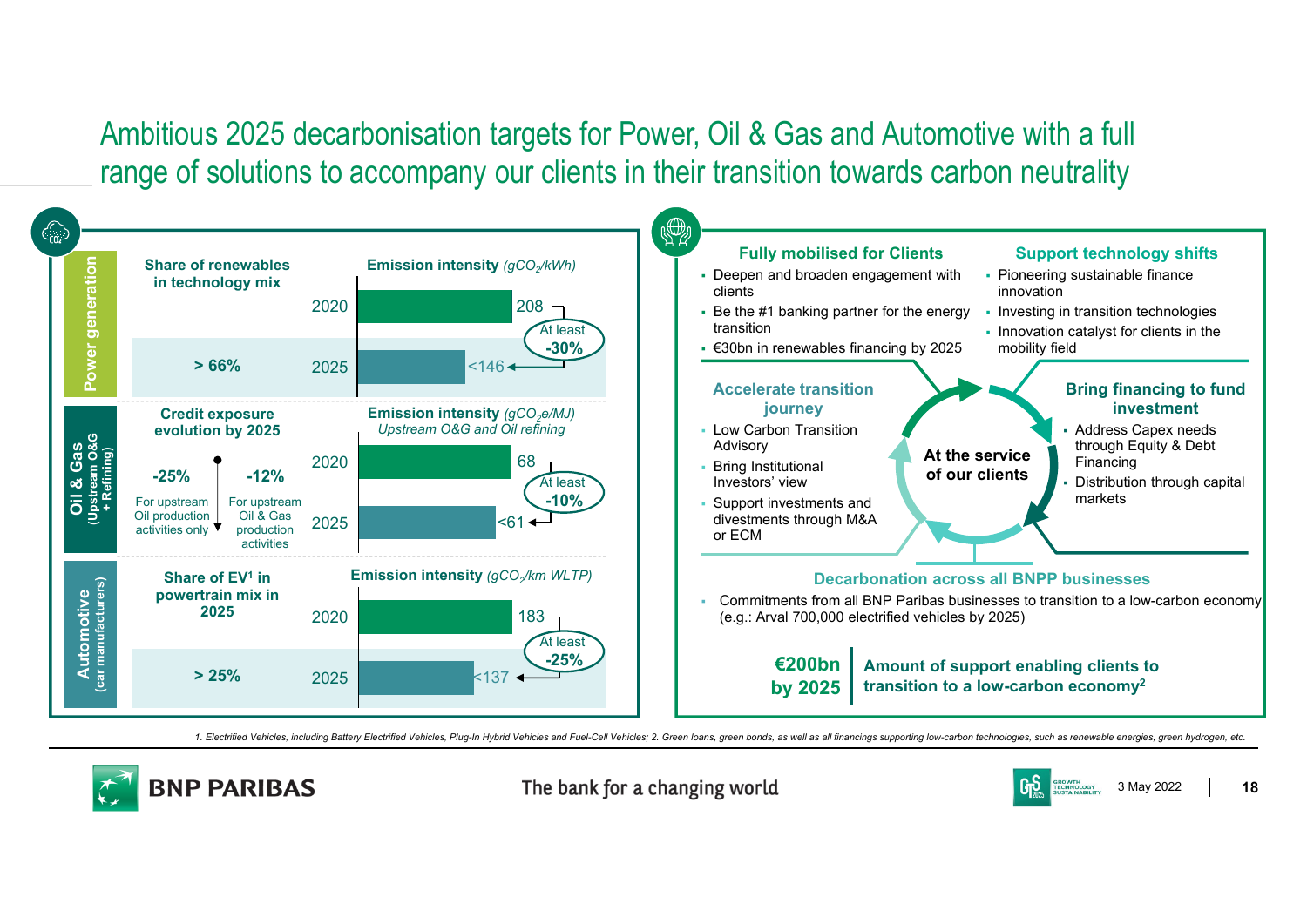# Mobilising all the Group's activities around key priorities Focus on social inclusion and natural capital & biodiversity



*1. Number of Nickel accounts opened since the inception and of beneficiaries of microloans distributed by microfinance institutions financed by the Group (at prorata of financing)*



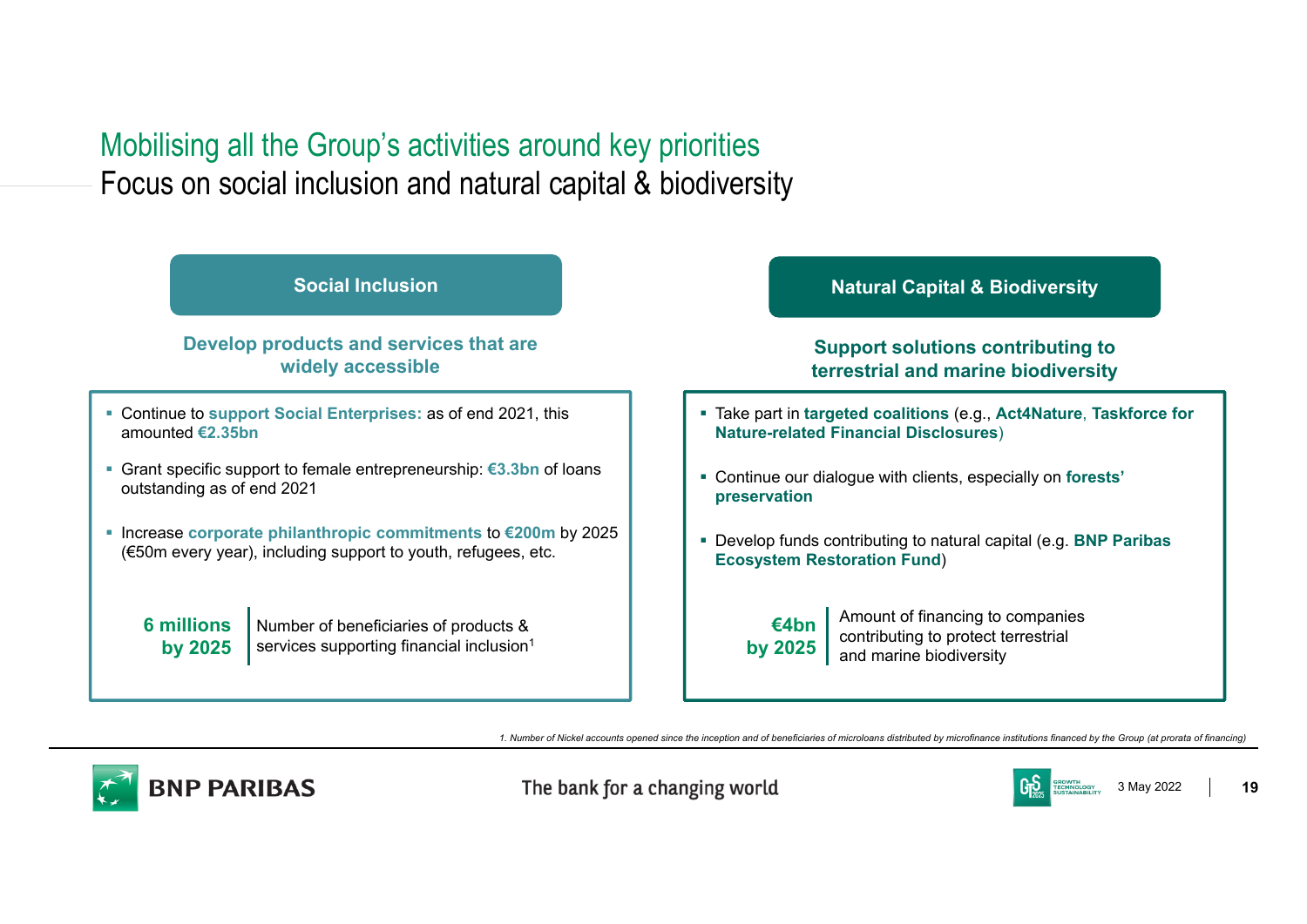## Mobilising all the Group's activities around key priorities Focus on sustainable savings & investments and circular economy

**Sustainable Savings & Investments Circular Economy Circular Economy** 

### **A reference player in Europe for sustainable savings & investments**

- **Include ESG-by-design in Group Financial Savings initiative: customer journeys, client profiling, advise & offerings, dashboard, training**
- Lead innovation in **ESG and impact investing in private assets and thematic funds:** cleantech, Solar Impulse, investments in startups-for-good, social impact, real estate investment funds
- Committed to **Net Zero Asset Managers initiative and Net Zero Asset Owners Alliance**



of assets under management in sustainable investments<sup>1</sup>

### **Encourage clients' transition to circular models**

- Support services contributing to the circular economy (e.g. product as a service and insurance and financing of second-hand goods)
- Develop strong partnerships and JVs to support initiatives allowing an increase in products life cycle or reuse (e.g. **BNP Paribas 3 step IT**, **Evollis**, **Back Market**)
- Develop funds contributing to circular economy development (e.g., **BNP Paribas Circular Economy Leaders**)

Amount of production in BNP Paribas 3 Step IT circular model **€0.85bn by 2025**

*1. Share of BNP Paribas Asset Management open funds distributed in Europe AuM in funds classified SFDR Art 8 or 9*